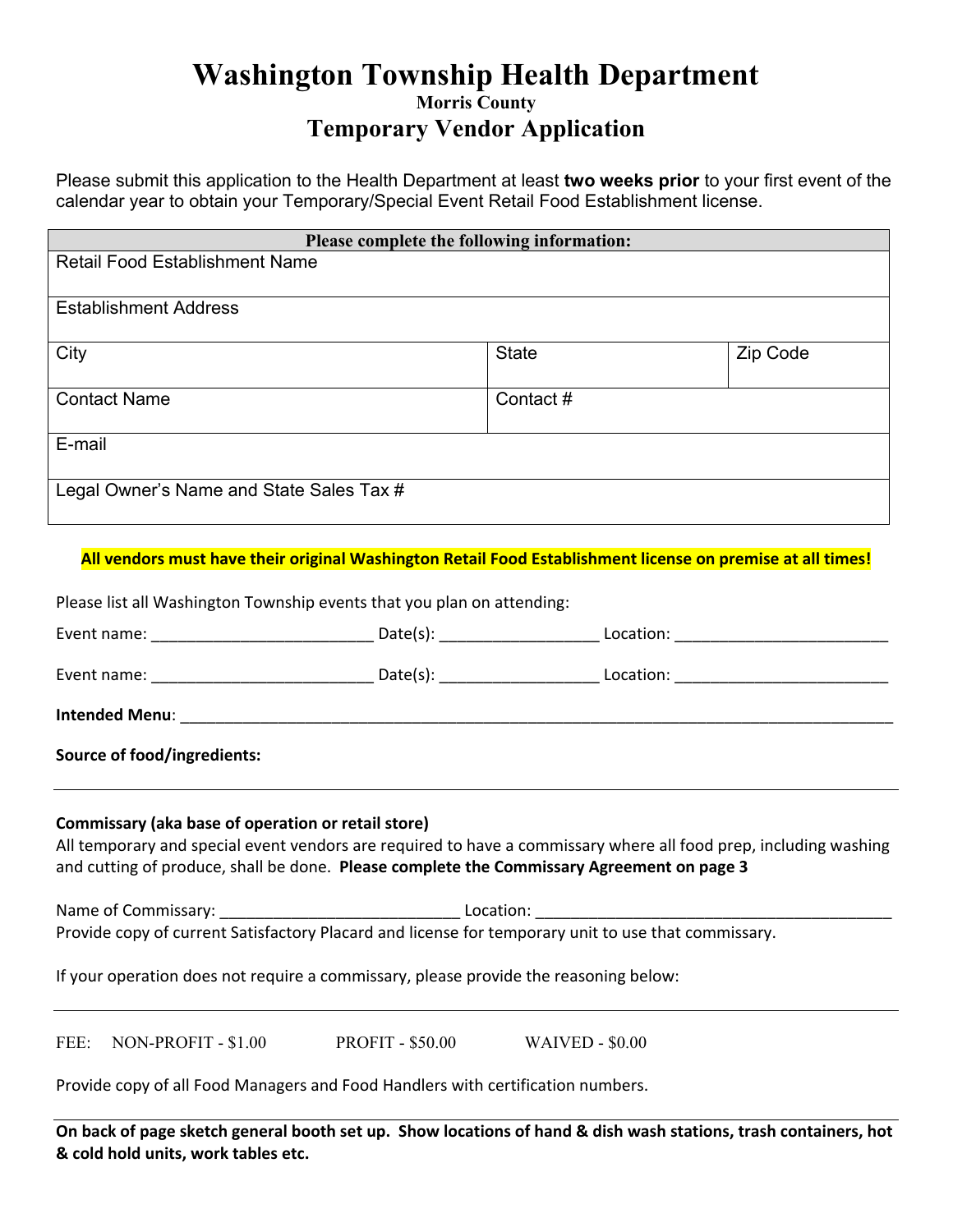#### **Handwashing Station**

A handwashing station capable of providing a continuous flow of warm, running water is required within each booth or unit, unless only prepackaged foods are being sold. Please select one of the following:

- □ I will be serving only pre‐packaged foods that don't require preparation or cooking
- $\Box$  I will have a hand sink with hot and cold water under pressure supplied with soap and paper towels
- $\Box$  I am a tent & table vendor serving open food and/or drinks and will provide the following:

Handwashing Set-Up



- 1. A container with a hands‐free spigot that is capable of holding a minimum of 5 gallons of water
- 2. 5 gallons of potable water (minimum) that will be replenished, as necessary
- 3. Pump Soap only
- 4. Paper towels
- 5. A container to catch the waste water until it can be disposed of properly
- 6. A trash can for disposing of paper towels

Gloves and hand sanitizers DO NOT take the place of washing hands with soap and running water!

### **Food Handling and Temperature Control**

| How will bare hand contact with ready-to-eat foods be prevented?                                                                                                                                                                                                              |                                      |                                                                       |           |
|-------------------------------------------------------------------------------------------------------------------------------------------------------------------------------------------------------------------------------------------------------------------------------|--------------------------------------|-----------------------------------------------------------------------|-----------|
| □ Tongs  □ Food-grade disposable gloves  □ Deli tissue □ Other:  □ Tongs □                                                                                                                                                                                                    |                                      |                                                                       |           |
| Will foods be held cold? $\square$ Yes $\square$ No Will foods be held hot?                                                                                                                                                                                                   |                                      | $\Box$ Yes                                                            | $\Box$ No |
| <b>Water and Ice</b>                                                                                                                                                                                                                                                          |                                      |                                                                       |           |
| If you have ice for human consumption, where will ice be obtained? $\Box$ Commissary $\Box$ Event $\Box$ Other:<br>Will you be using a hose to obtain water? $\Box$ Yes $\Box$ No<br>Where will wastewater be disposed? $\square$ Commissary $\square$ Event $\square$ Other: |                                      |                                                                       |           |
| <b>Sanitizing</b>                                                                                                                                                                                                                                                             |                                      |                                                                       |           |
| Where will utensil washing take place?<br>What sanitizer will be used?                                                                                                                                                                                                        | $\Box$ Commissary<br>$\Box$ Chlorine | $\Box$ 3-compartment sink in unit/booth<br>$\Box$ Quaternary ammonium |           |
| <b>Temperatures Maintained</b>                                                                                                                                                                                                                                                |                                      |                                                                       |           |
| How will food temperatures be maintained during transportation?<br>□ Insulated cooler, bag, plastic container $□$ Mechanical Refrigerators/Freezer $□$ Other:                                                                                                                 |                                      |                                                                       |           |
| Please include with your annication a drawing of the booth layout that includes all cooking and cold/hot holding                                                                                                                                                              |                                      |                                                                       |           |

include with your application a drawing of the booth layout that includes all cooking and cold/hot holding **equipment, hand washing as well as a menu. Incomplete applications will delay the approval process.** 

**Submit Application to:**

Washington Township Health Department 43 Schooley's Mt. Road, Long Valley, NJ 07853 health@wtmorris.net